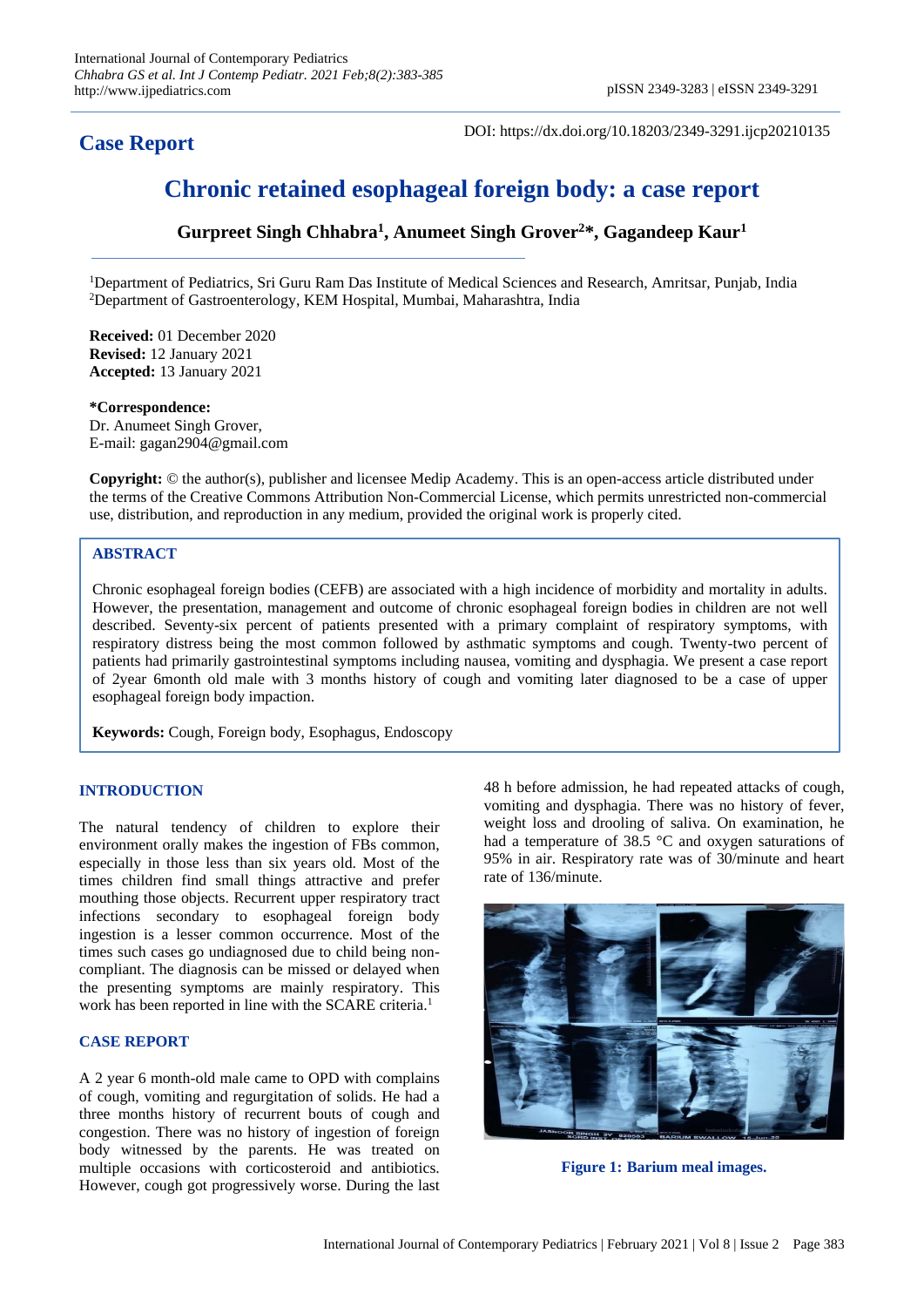On ausculatation crepitations and diffuse wheeze was present. Cardiovascular examination was normal. Blood tests showed a microcytic hypochromic anaemia and eosinophilia with AEC of 1100cells/cumm. C-reactive protein and chest- X-ray was normal. The child was managed with intravenous cefotaxim 100 mg/kg/day, nebulised with salbutamol and budesol. The improvement was slow and partial. ENT call was done and endoscopy advised. Barium swallow was done which suggested constriction of upper esophagus with proximal hold up of oral contrast. (Figure 1).



**Figure 2: Endoscopy images.**



**Figure 3: Object retrived after endoscopic removal.**

Endoscopy was done which revealed stricture in upper esophagus. (Figure 2). Post dilatation a foreign body (plastic self-adhesive shooting stick) was retrieved. (Figure 3). There was redness in the mucosa along with ulceration. Repeat dilatation was done after 3 weeks. At follow up the symptoms were relieved.

#### **DISCUSSION**

Foreign body (FB) ingestion is a frequent and serious problem in children who can present with variable symptoms. It occurs most often in those aged 1 to 3 years because of increasing curiosity and their natural instinct to put everything in the mouth.<sup>2</sup> A chronic FB that is retained in the esophagus more than one week is rare. It presents differently, and the respiratory symptoms are more common than gastrointestinal symptoms.<sup>3</sup>

Clinicians should keep in mind that an esophageal FB can lead to atypical symptoms that simulate asthma, croup, bronchitis, or bronchopneumonia. Our patient had persistent cough and wheeze which failed to respond to asthma treatment.

Most commonly described esophageal FBs are coins, and other ingested objects include toy parts, jewels, batteries, needles, pins, balls, and buttons. 4,5 The majority of FB ingestions occur in the pediatric population, with a peak incidence between six months and six years of age. $6.7$  The majority of impacted FB is found just underneath the cricopharyngeal muscle because of the weak peristalsis in that region. The rest are found in the physiological narrowing of the esophagus at the level of the aortic arch, the left main stem bronchus and the lower esophageal sphincter.8,9 The degree of damage depends on the nature of the impacted EFB, duration, pre-existing esophageal/tracheal pathology, site of impaction and the age of the child. <sup>10</sup> The management of esophageal foreign bodies is removal by means of a rigid or flexible endoscope wherever possible. When endoscopic retrieval is not possible, immediate open surgical extraction should be performed.<sup>11</sup>

## **CONCLUSION**

The facts that the accident of ingestion was not witnessed, and the child did not improve by medications. Also, foreign body was covered by granulation tissue hence not identifiable during endoscopy made the diagnosis difficult. In conclusion, persistent cough with wheeze with no obvious cause should arouse the suspicion of the esophageal foreign body in children.

*Funding: No funding sources Conflict of interest: None declared Ethical approval: Not required*

#### **REFERENCES**

- 1. Agha RA., Fowler AJ, Saeta A, Barai I, Rajmohan S, Orgill DP. SCARE Group The SCARE statement: consensus-based surgical case report guidelines. Int J Surg. 2016;34:180–6.
- 2. Rodríguez H, Passali GC, Gregori D. Management of foreign bodies in the airway and oesophagus. Int J Pediat Otolaryngol. 2012;76(1):84–91.
- 3. Miller RS., Willging JP, Rutter MJ, Rookkapan K. Chronic esophageal foreign bodies in pediatric patients: a retrospective review. Int J Pediat Otolaryngol. 2004;68(3):265–272.
- 4. Cheng W, Tam PK. Foreign-body ingestion in children: experience with 1,263 cases. J Pediat Surg. 1999;34(10):1472–6.